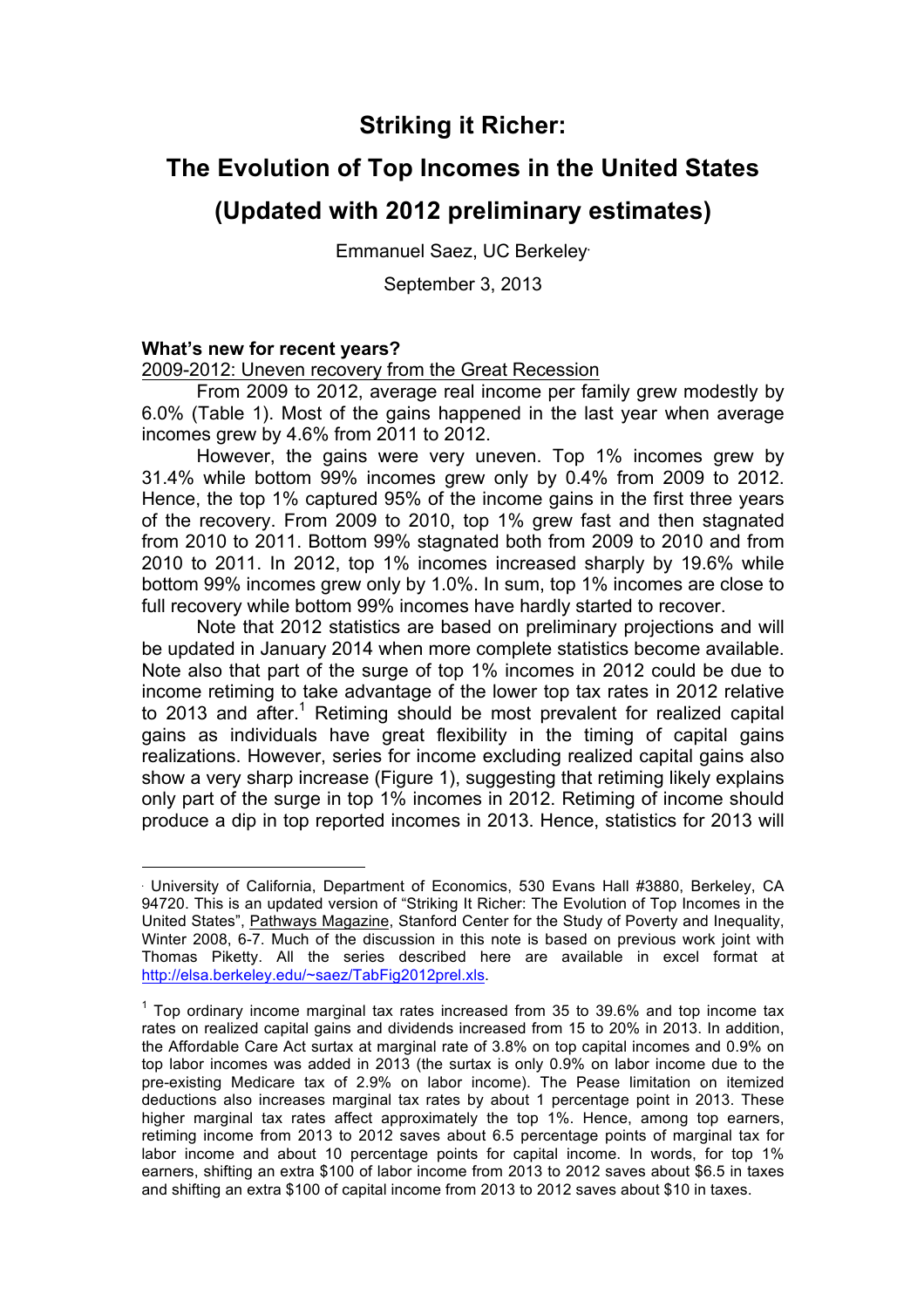show how important retiming was in the surge in top incomes from 2011 to 2012.

Overall, these results suggest that the Great Recession has only depressed top income shares temporarily and will not undo any of the dramatic increase in top income shares that has taken place since the 1970s. Indeed, the top decile income share in 2012 is equal to 50.4%, the highest ever since 1917 when the series start (Figure 1).

Looking further ahead, based on the US historical record, falls in income concentration due to economic downturns are temporary unless drastic regulation and tax policy changes are implemented and prevent income concentration from bouncing back. Such policy changes took place after the Great Depression during the New Deal and permanently reduced income concentration until the 1970s (Figures 2, 3). In contrast, recent downturns, such as the 2001 recession, lead to only very temporary drops in income concentration (Figures 2, 3).

The policy changes that took place coming out of the Great Recession (financial regulation and top tax rate increase in 2013) are not negligible but they are modest relative to the policy changes that took place coming out of the Great Depression. Therefore, it seems unlikely that US income concentration will fall much in the coming years.

#### Great Recession 2007-2009

During the Great Recession, from 2007 to 2009, average real income per family declined dramatically by 17.4% (Table 1),<sup>2</sup> the largest two-year drop since the Great Depression. Average real income for the top percentile fell even faster (36.3 percent decline, Table 1), which lead to a decrease in the top percentile income share from 23.5 to 18.1 percent (Figure 2). Average real income for the bottom 99% also fell sharply by 11.6%, also by far the largest two-year decline since the Great Depression. This drop of 11.6% more than erases the 6.8% income gain from 2002 to 2007 for the bottom 99%.

The fall in top decile income share from 2007 to 2009 is actually less than during the 2001 recession from 2000 to 2002, in part because the Great recession has hit bottom 99% incomes much harder than the 2001 recession (Table 1), and in part because upper incomes excluding realized capital gains have resisted relatively well during the Great Recession.

#### **New Filing Season Distributional Statistics**

 $2$  This decline is much larger than the real official GDP decline of 3.1% from 2007-2009 for several reasons. First, our income measure includes realized capital gains while realized capital gains are not included in GDP. Our average real income measure excluding capital gains decreased by 10.8% (instead of 17.4%). Second, the total number of US families increased by 2.5% from 2007 to 2009 mechanically reducing income growth per family relative to aggregate income growth. Third, nominal GDP decreased by 0.6% while the total market nominal income aggregate we use (when excluding realized capital gains) decreased by 5.5%. This discrepancy is due to several factors: (a) nominal GDP decreased only by 0.4% while nominal National Income (conceptually closer to our measure) decreased by 2%. In net, income items included in National Income but excluded from our income measure grew over the 2007-2009 period. The main items are supplements to wages and salaries (mostly employer provided benefits), rental income of persons (which imputes rents for homeowners), and undistributed profits of corporations (see National Income by Type of Income, Table 1.12, http://www.bea.gov/national/nipaweb/SelectTable.asp).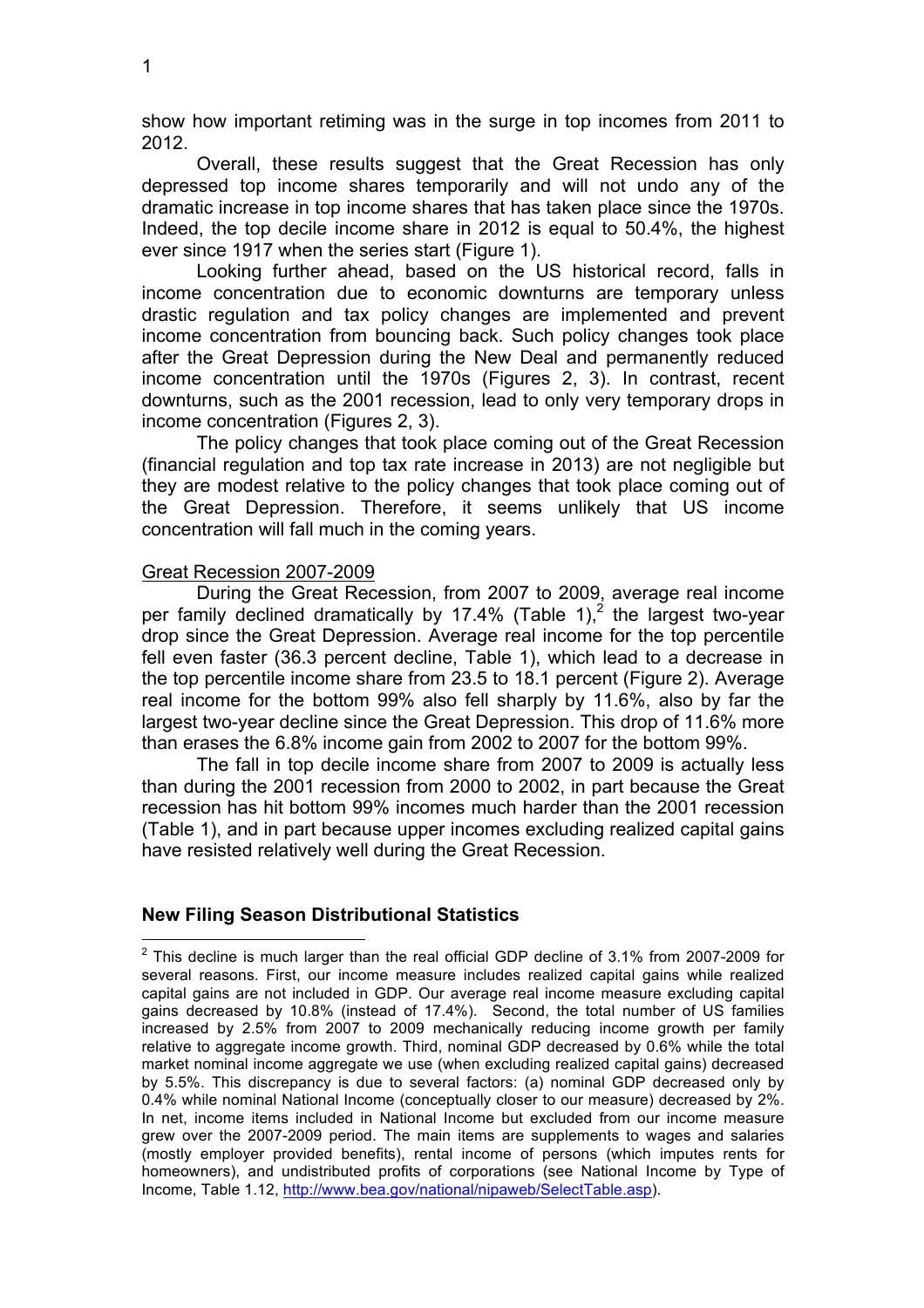Timely distributional statistics are central to enlighten the public policy debate. Distributional statistics used to estimate our series are produced by the Statistics of Income Division of the Internal Revenue Service (http://www.irs.gov/uac/Tax-Stats-2). Those statistics are extremely high quality and final, but come with an almost 2-year lag (statistics for year 2011 incomes have just been published in the summer of year 2013).

In 2012, the Statistics of Income division has started publishing filing season statistics by size of income at http://www.irs.gov/uac/Filing-Season-Statistics These statistics can be used to project the distribution of incomes for the fullyear. It is possible to project reliable full-year statistics by the middle of the following year when most of the returns filed before the regular April 15 deadline have been processed by IRS. $3$  We have used filing season statistics for 2012 incomes to produce preliminary 2012 estimates. The projection assumes that, in each income bracket, the fraction of tax returns processed by July 2013 for 2012 returns is the same as the fraction of tax returns processed by July 2012 for 2011 returns. Because 2012 statistics are based on a projection, they are preliminary and will be updated in January 2014 when more complete statistics for year 2012 become available.

### **Text of "Striking it Richer" updated with 2012 estimates**

The recent dramatic rise in income inequality in the United States is well documented. But we know less about which groups are winners and which are losers, or how this may have changed over time. Is most of the income growth being captured by an extremely small income elite? Or is a broader upper middle class profiting? And are capitalists or salaried managers and professionals the main winners? I explore these questions with a uniquely long-term historical view that allows me to place current developments in deeper context than is typically the case.

Efforts at analyzing long-term trends are often hampered by a lack of good data. In the United States, and most other countries, household income surveys virtually did not exist prior to 1960. The only data source consistently available on a long-run basis is tax data. The U.S. government has published detailed statistics on income reported for tax purposes since 1913, when the modern federal income tax started. These statistics report the number of taxpayers and their total income and tax liability for a large number of income brackets. Combining these data with population census data and aggregate income sources, one can estimate the share of total personal income accruing to various upper-income groups, such as the top 10 percent or top 1 percent.

We define income as the sum of all income components reported on tax returns (wages and salaries, pensions received, profits from businesses, capital income such as dividends, interest, or rents, and realized capital gains) before individual income taxes. We exclude government transfers such as Social Security retirement benefits or unemployment compensation

 $3$  Taxpayers who request a 6-month filing extension generally do not file until October 15. Their tax returns are therefore not processed by IRS until the month of November. A substantial fraction of very high income returns use the filing extension. Hence, estimates based on filing season statistics are not exactly equal to final statistics.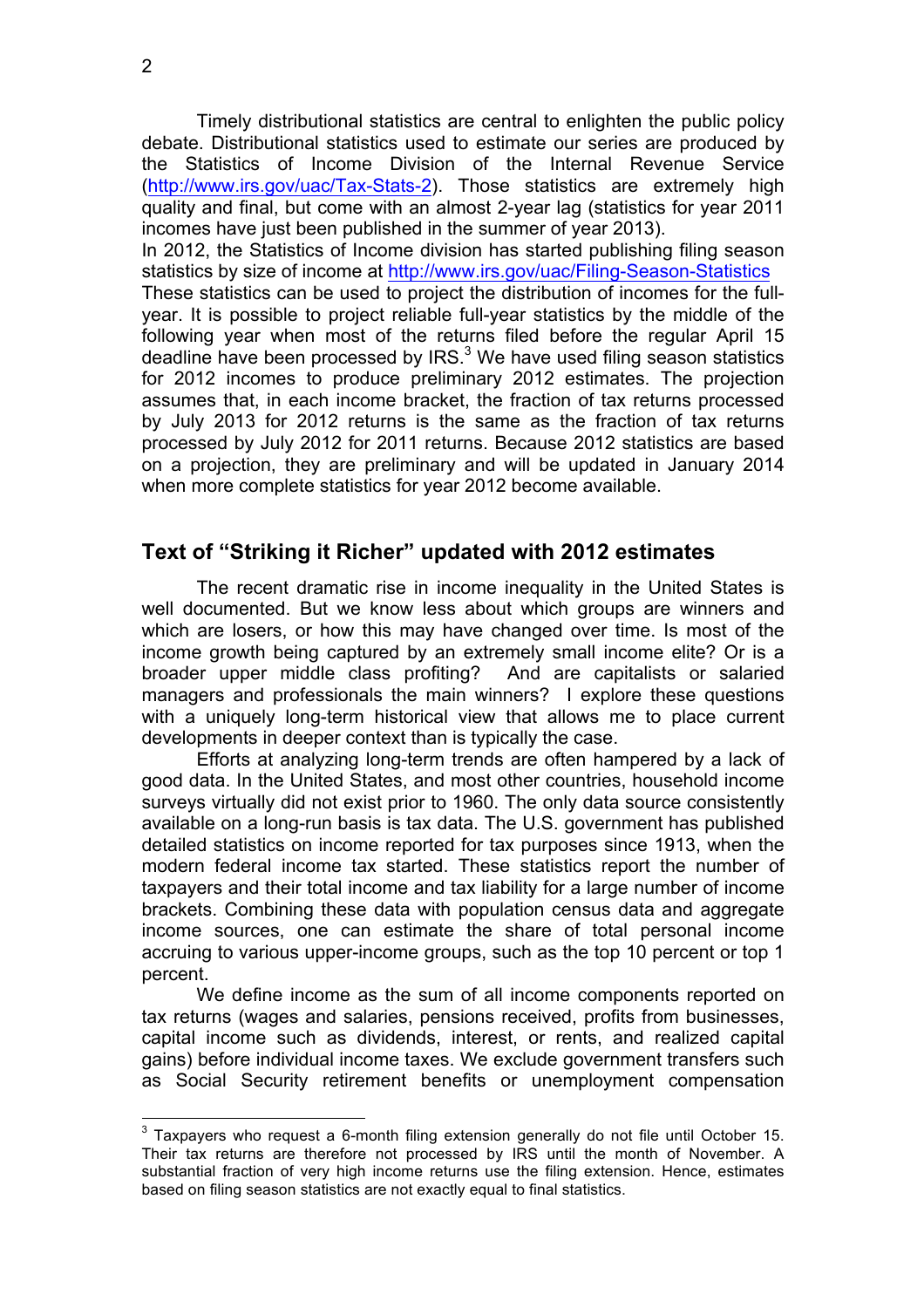benefits from our income definition. Non-taxable fringe benefits such as employer provided health insurance is also excluded from our income definition. Therefore, our income measure is defined as cash market income before individual income taxes.

#### **Evidence on U.S. top income shares**

Figure 1 presents the pre-tax income share of the top decile since 1917 in the United States. In 2012, the top decile includes all families with market income above \$114,000. The overall pattern of the top decile share over the century is U-shaped. The share of the top decile is around 45 percent from the mid-1920s to 1940. It declines substantially to just above 32.5 percent in four years during World War II and stays fairly stable around 33 percent until the 1970s. Such an abrupt decline, concentrated exactly during the war years, cannot easily be reconciled with slow technological changes and suggests instead that the shock of the war played a key and lasting role in shaping income concentration in the United States. After decades of stability in the post-war period, the top decile share has increased dramatically over the last twenty-five years and has now regained its pre-war level. Indeed, the top decile share in 2012 is equal to 50.4 percent, a level higher than any other year since 1917 and even surpasses 1928, the peak of stock market bubble in the "roaring" 1920s.

Figure 2 decomposes the top decile into the top percentile (families with income above \$394,000 in 2012) and the next 4 percent (families with income between \$161,000 and \$394,000), and the bottom half of the top decile (families with income between \$114,000 and \$161,000). Interestingly, most of the fluctuations of the top decile are due to fluctuations within the top percentile. The drop in the next two groups during World War II is far less dramatic, and they recover from the WWII shock relatively quickly. Finally, their shares do not increase much during the recent decades. In contrast, the top percentile has gone through enormous fluctuations along the course of the twentieth century, from about 18 percent before WWI, to a peak to almost 24 percent in the late 1920s, to only about 9 percent during the 1960s-1970s, and back to almost 23.5 percent by 2007. Those at the very top of the income distribution therefore play a central role in the evolution of U.S. inequality over the course of the twentieth century.

The implications of these fluctuations at the very top can also be seen when we examine trends in *real* income growth per family between the top 1 percent and the bottom 99 percent in recent years as illustrated on Table 1. From 1993 to 2012, for example, average real incomes per family grew by only 17.9% over this 19 year period (implying an annual growth rate of .87%). However, if one excludes the top 1 percent, average real incomes of the bottom 99% grew only by 6.6% from 1993 to 2012 (implying an annual growth rate of .34%). Top 1 percent incomes grew by 86.1% from 1993 to 2012 (implying a 3.3% annual growth rate). This implies that top 1 percent incomes captured just over two-thirds of the overall economic growth of real incomes per family over the period 1993-2012.

The 1993–2012 period encompasses, however, a dramatic shift in how the bottom 99 percent of the income distribution fared. Table 1 next distinguishes between five sub-periods: (1) the 1993–2000 expansion of the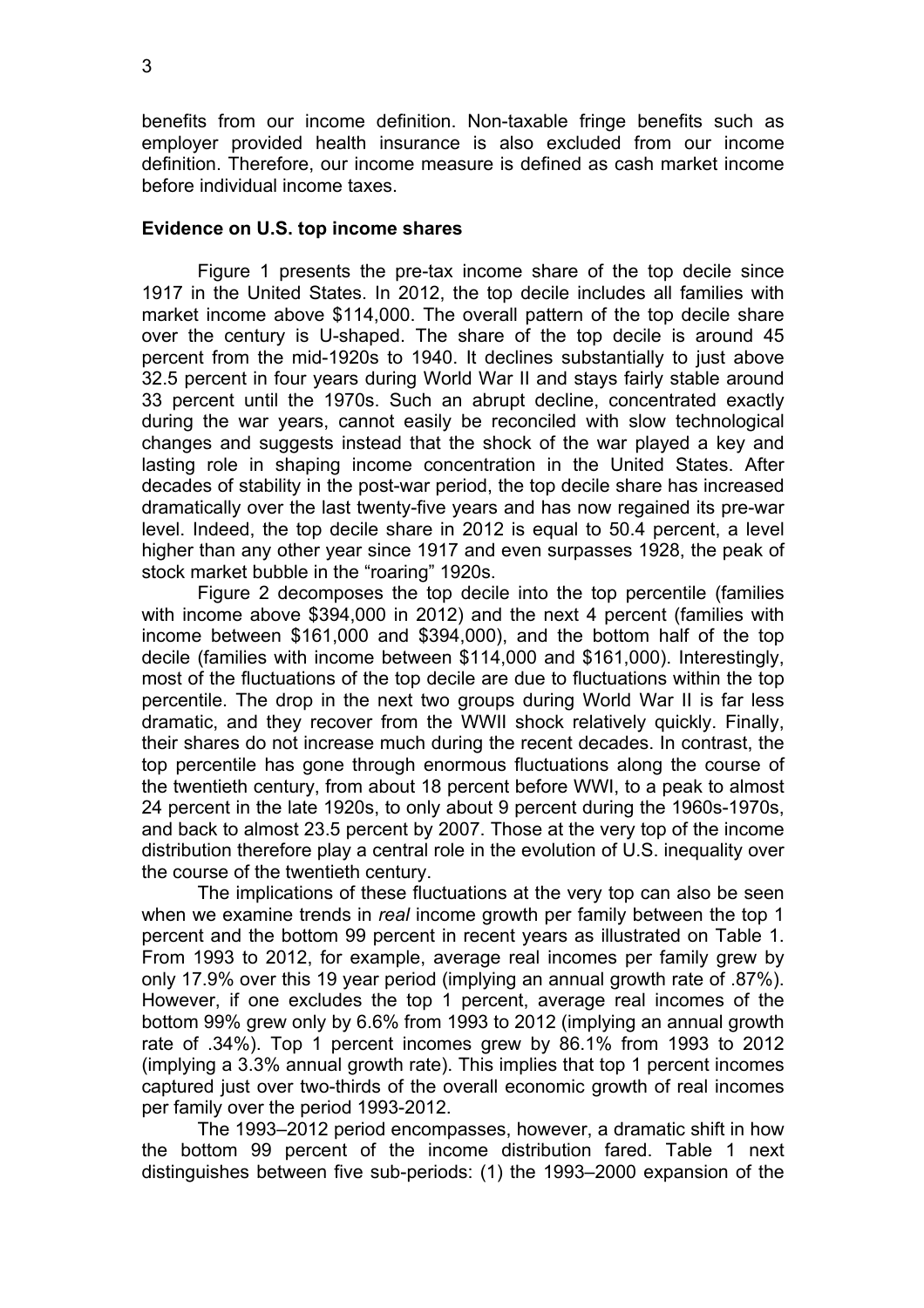Clinton administrations, (2) the 2000-2002 recession, (3) the 2002-2007 expansion of the Bush administrations, (4) the 2007-2009 Great Recession, (5) and 2009-2011, the first two years of recovery. During both expansions, the incomes of the top 1 percent grew extremely quickly by 98.7% and 61.8% respectively. However, while the bottom 99 percent of incomes grew at a solid pace of 20.3% from 1993 to 2000, these incomes grew only 6.8% percent from 2002 to 2007. As a result, in the economic expansion of 2002-2007, the top 1 percent captured two thirds of income growth. Those results may help explain the disconnect between the economic experiences of the public and the solid macroeconomic growth posted by the U.S. economy from 2002 to 2007. Those results may also help explain why the dramatic growth in top incomes during the Clinton administration did not generate much public outcry while there has been a great level of attention to top incomes in the press and in the public debate since 2005.

During both recessions, the top 1 percent incomes fell sharply, by 30.8% from 2000 to 2002, and by 36.3% from 2007 to 2009. The primary driver of the fall in top incomes during those recessions is the stock market crash which reduces dramatically realized capital gains, and, especially in the 2000-2002 period, the value of executive stock-options. However, bottom 99 percent incomes fell by 11.6% from 2007 to 2009 while they fell only by 6.5 percent from 2000 to 2002. Therefore, the top 1 percent absorbed a larger fraction of losses in the 2000-2002 recession (57%) than in the Great recession (49%). The 11.6 percent fall in bottom 99 percent incomes is the largest fall on record in any two year period since the Great Depression of 1929-1933.

From 2009 to 2012, average real income per family grew modestly by 6.0% (Table 1) but the gains were very uneven. Top 1% incomes grew by 31.4% while bottom 99% incomes grew only by 0.4%. Hence, the top 1% captured 95% of the income gains in the first two years of the recovery. From 2009 to 2010, top 1% grew fast and then stagnated from 2010 to 2011. Bottom 99% stagnated both from 2009 to 2010 and from 2010 to 2011. Preliminary statistics for year 2012 show that top 1% incomes increased sharply from 2011 to 2012 while bottom 99% incomes grew only modestly.<sup>4</sup>

The top percentile share declined during WWI, recovered during the 1920s boom, and declined again during the great depression and WWII. This very specific timing, together with the fact that very high incomes account for a disproportionate share of the total decline in inequality, strongly suggests that the shocks incurred by capital owners during 1914 to 1945 (depression and wars) played a key role.<sup>5</sup> Indeed, from 1913 and up to the 1970s, very top incomes were mostly composed of capital income (mostly dividend income) and to a smaller extent business income, the wage income share being very modest. Therefore, the large decline of top incomes observed during the 1914-1960 period is predominantly a capital income phenomenon.

 $4$  The exact percentage 95% is sensitive to measurement error, especially the growth in the total number of families from 2009 to 2012, estimated from the Current Population Survey. However, the conclusion that most of the gains from economic growth was captured by the top 1% is not in doubt.

 $5$  The negative effect of the wars on top incomes can be explained in part by the large tax increases enacted to finance the wars. During both wars, the corporate income tax was drastically increased and this reduced mechanically the distributions to stockholders.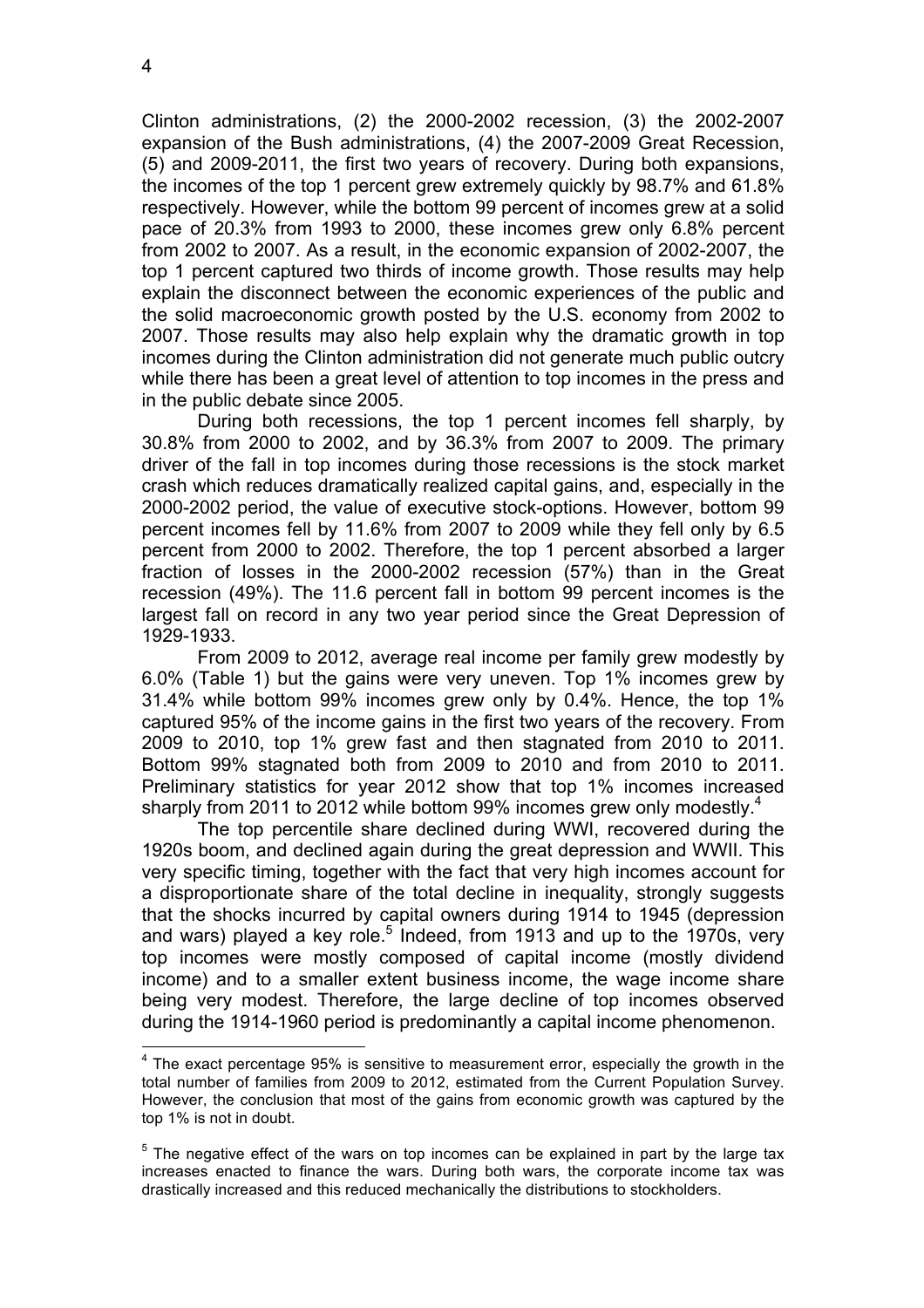Interestingly, the income composition pattern at the very top has changed considerably over the century. The share of wage and salary income has increased sharply from the 1920s to the present, and especially since the 1970s. Therefore, a significant fraction of the surge in top incomes since 1970 is due to an explosion of top wages and salaries. Indeed, estimates based purely on wages and salaries show that the share of total wages and salaries earned by the top 1 percent wage income earners has jumped from 5.1 percent in 1970 to 12.4 percent in 2007. 6

Evidence based on the wealth distribution is consistent with those facts. Estimates of wealth concentration, measured by the share of total wealth accruing to top 1 percent wealth holders, constructed by Wojciech Kopczuk and myself from estate tax returns for the 1916-2000 period in the United States show a precipitous decline in the first part of the century with only fairly modest increases in recent decades. The evidence suggests that top incomes earners today are not "rentiers" deriving their incomes from past wealth but rather are "working rich," highly paid employees or new entrepreneurs who have not yet accumulated fortunes comparable to those accumulated during the Gilded Age. Such a pattern might not last for very long. The drastic cuts of the federal tax on large estates could certainly accelerate the path toward the reconstitution of the great wealth concentration that existed in the U.S. economy before the Great Depression.

The labor market has been creating much more inequality over the last thirty years, with the very top earners capturing a large fraction of macroeconomic productivity gains. A number of factors may help explain this increase in inequality, not only underlying technological changes but also the retreat of institutions developed during the New Deal and World War II - such as progressive tax policies, powerful unions, corporate provision of health and retirement benefits, and changing social norms regarding pay inequality. We need to decide as a society whether this increase in income inequality is efficient and acceptable and, if not, what mix of institutional and tax reforms should be developed to counter it.

 $6$  Interestingly, this dramatic increase in top wage incomes has not been mitigated by an increase in mobility at the top of the wage distribution. As Wojciech Kopczuk, myself, and Jae Song have shown in a separate paper, the probability of staying in the top 1 percent wage income group from one year to the next has remained remarkably stable since the 1970s.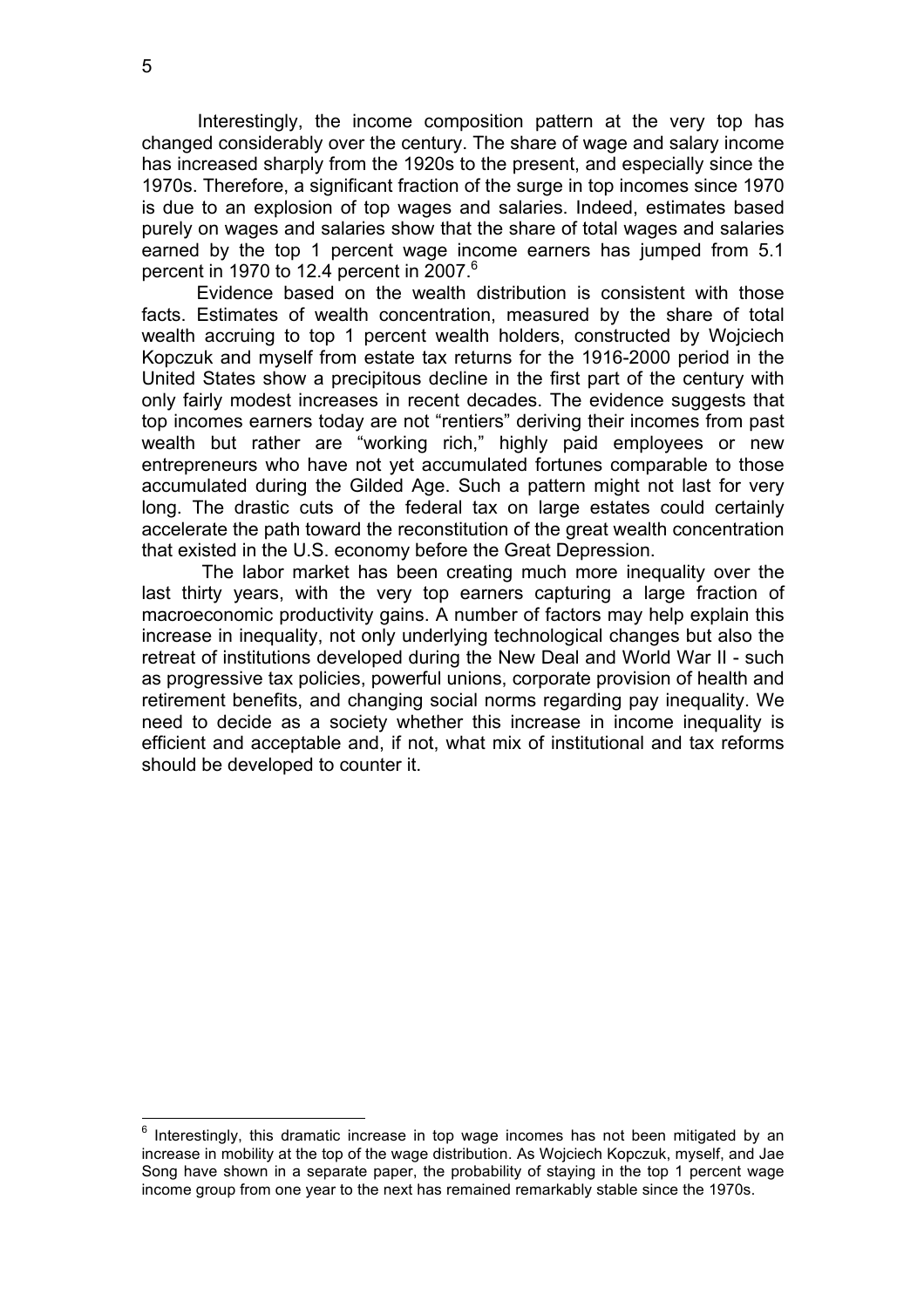|                                                 | Average Income<br><b>Real Growth</b> | Top 1% Incomes<br><b>Real Growth</b> | Bottom 99%<br><b>Incomes Real</b><br><b>Growth</b> | <b>Fraction of total</b><br>growth (or loss)<br>captured by top 1% |
|-------------------------------------------------|--------------------------------------|--------------------------------------|----------------------------------------------------|--------------------------------------------------------------------|
|                                                 | (1)                                  | (2)                                  | (3)                                                | (4)                                                                |
| <b>Full period</b><br>1993-2012                 | 17.9%                                | 86.1%                                | 6.6%                                               | 68%                                                                |
| <b>Clinton Expansion</b><br>1993-2000           | 31.5%                                | 98.7%                                | 20.3%                                              | 45%                                                                |
| 2001 Recession<br>2000-2002                     | $-11.7%$                             | $-30.8%$                             | $-6.5%$                                            | 57%                                                                |
| <b>Bush Expansion</b><br>2002-2007              | 16.1%                                | 61.8%                                | 6.8%                                               | 65%                                                                |
| <b>Great Recession 2007</b><br>2009<br>Recovery | $-17.4%$                             | $-36.3%$                             | $-11.6%$                                           | 49%                                                                |
| 2009-2012                                       | 6.0%                                 | 31.4%                                | 0.4%                                               | 95%                                                                |

#### **Table 1. Real Income Growth by Groups**

Computations based on family market income including realized capital gains (before individual taxes).

Incomes exclude government transfers (such as unemployment insurance and social security) and non-taxable fringe benefits. Incomes are deflated using the Consumer Price Index.

Column (4) reports the fraction of total real family income growth (or loss) captured by the top 1%.

For example, from 2002 to 2007, average real family incomes grew by 16.1% but 65% of that growth

accrued to the top 1% while only 35% of that growth accrued to the bottom 99% of US families.

Source: Piketty and Saez (2003), series updated to 2012 in August 2013 using IRS preliminary tax statistics for 2012.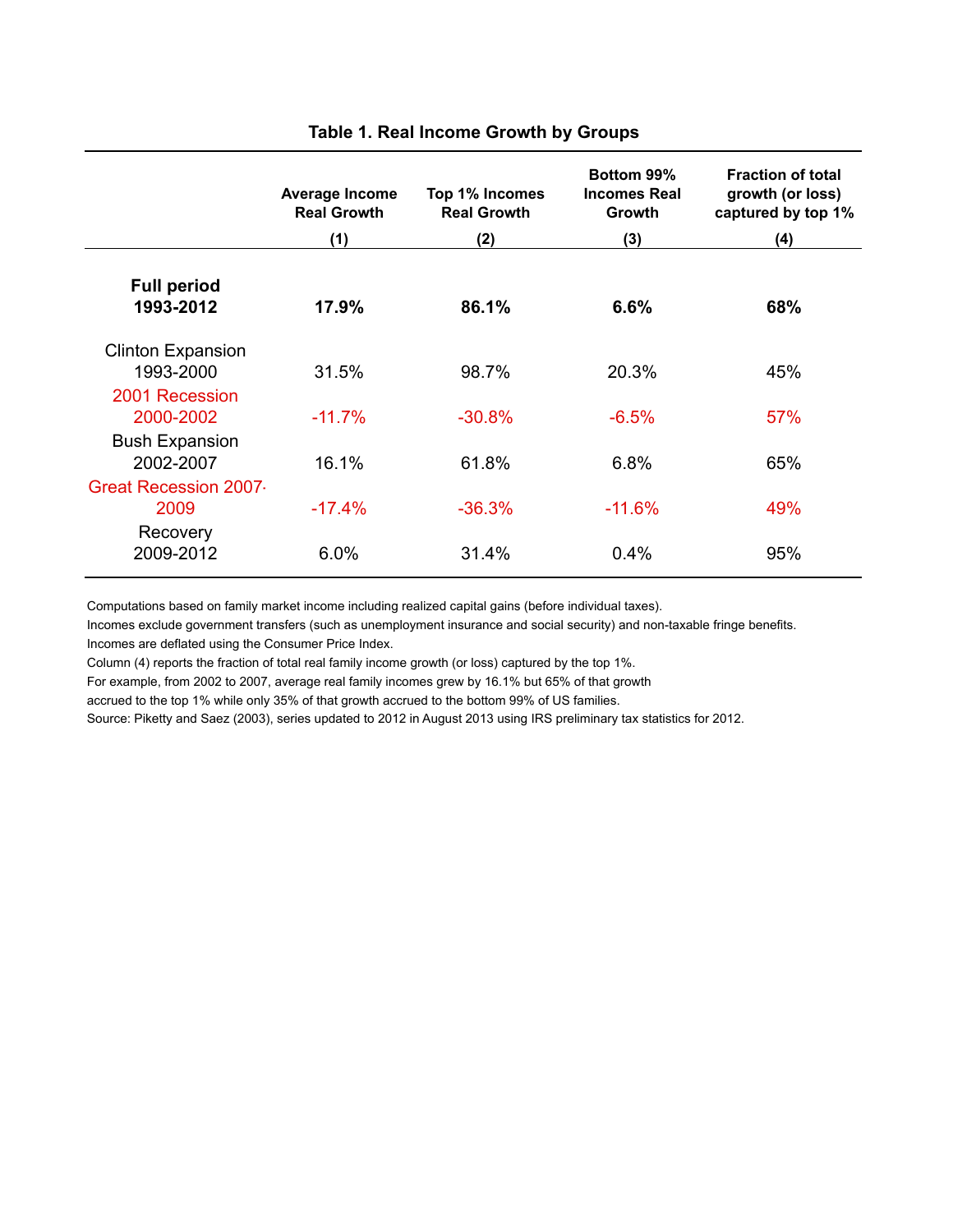

**FIGURE 1** The Top Decile Income Share, 1917-2012

Source: Table A1 and Table A3, col. P90-100. Income is defined as market income (and excludes government transfers). In 2012, top decile includes all families with annual income above \$114,000. 2012 data based on preliminary statistics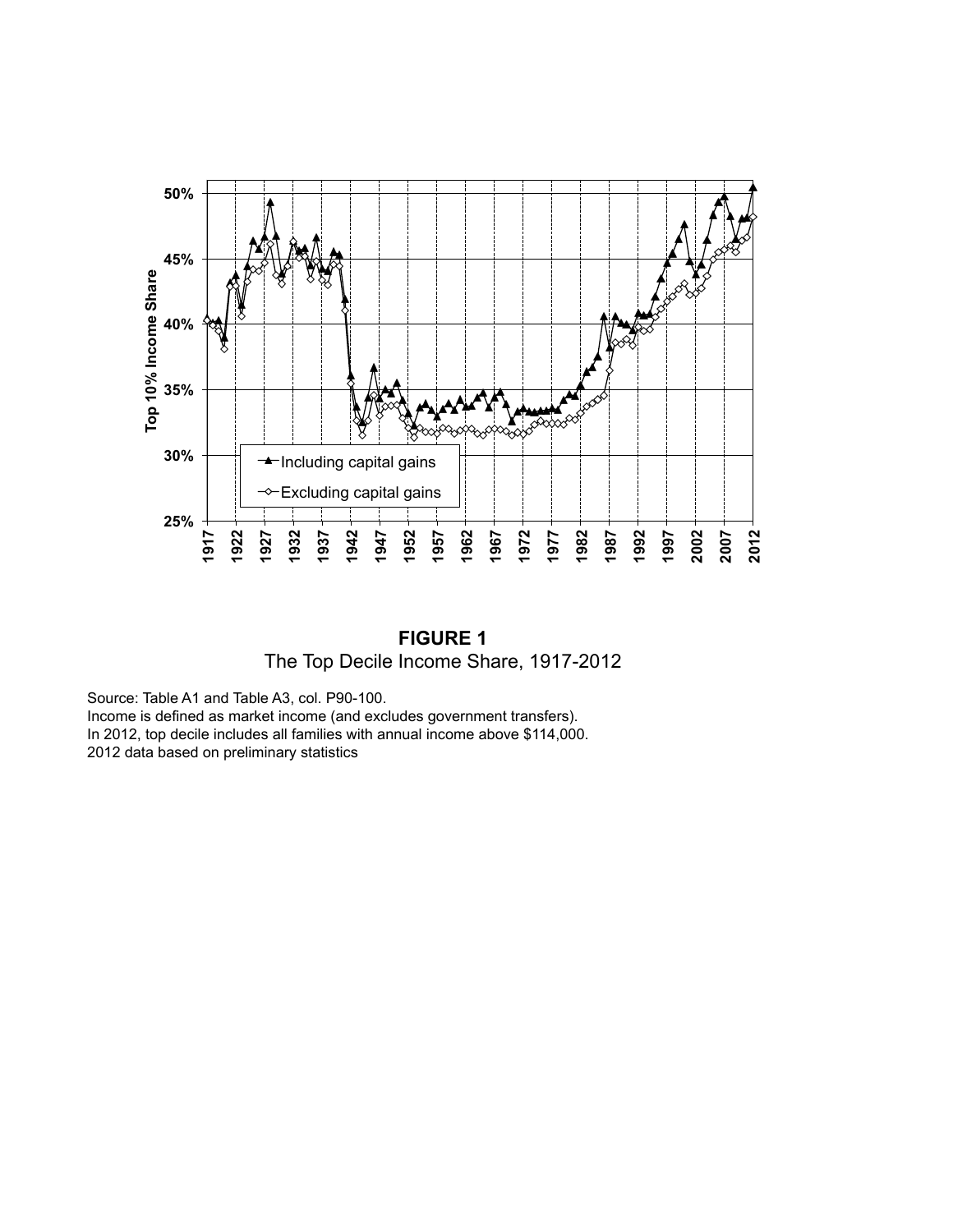

### **FIGURE 2**

Decomposing the Top Decile US Income Share into 3 Groups, 1913-2012

Source: Table A3, cols. P90-95, P95-99, P99-100.

Income is defined as market income including capital gains.

Top 1% denotes the top percentile (families with annual income above \$394,000 in 2012)

Top 5-1% denotes the next 4% (families with annual income between \$161,000 and \$394,000 in 2012)

Top 10-5% denotes the next 5% (bottom half of the top decile, families with annual income

between \$114,000 and \$161,000 in 2012).

2012 data based on preliminary statistics